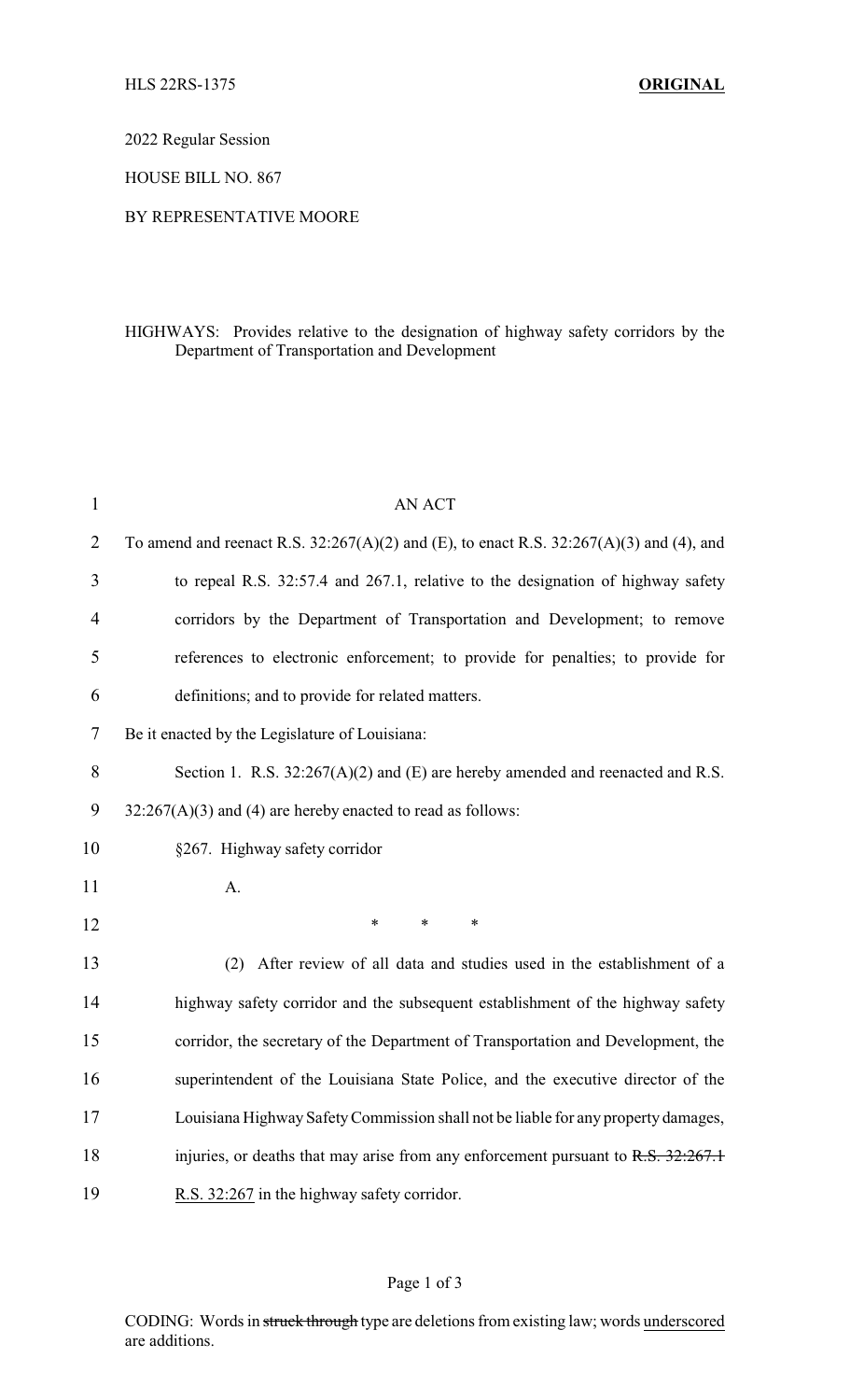| $\mathbf{1}$   | (3) "Highway safety corridor" means a special segment of a highway that has                   |  |  |
|----------------|-----------------------------------------------------------------------------------------------|--|--|
| $\overline{2}$ | been identified by data analysts and approved by a majority vote of the Safety                |  |  |
| 3              | Corridor Advisory Group to be a high collision zone, especially for severe injuries           |  |  |
| $\overline{4}$ | and fatal collisions. The primary cause of these crashes is driver behavior such as           |  |  |
| 5              | speeding, aggressive driving impairment, and distracted driving.                              |  |  |
| 6              | "Highway safety corridor violation" means use of a highway safety<br>(4)                      |  |  |
| 7              | corridor in a manner not authorized by this Chapter or any regulation promulgated             |  |  |
| 8              | pursuant to this Chapter.                                                                     |  |  |
| 9              | $\ast$<br>$\ast$<br>$\ast$                                                                    |  |  |
| 10             | E. Any person violating the provisions of this Chapter while on the portion                   |  |  |
| 11             | of a highway which is designated as a highway safety corridor shall be fined and              |  |  |
| 12             | penalized as provided in R.S. 32:57(I) or $267.1$ .                                           |  |  |
| 13             | $\ast$<br>*                                                                                   |  |  |
| 14             | Section 2. R.S. 32:57.4 and 267.1 are hereby repealed in their entirety.                      |  |  |
| 15             | Section 3. This Act shall become effective upon signature by the governor or, if not          |  |  |
| 16             | signed by the governor, upon expiration of the time for bills to become law without signature |  |  |
| 17             | by the governor, as provided by Article III, Section 18 of the Constitution of Louisiana. If  |  |  |
| 18             | this Act is vetoed by the governor and subsequently approved by the legislature, this Act     |  |  |
| 19             | shall become effective on the day following such approval.                                    |  |  |

# DIGEST

The digest printed below was prepared by House Legislative Services. It constitutes no part of the legislative instrument. The keyword, one-liner, abstract, and digest do not constitute part of the law or proof or indicia of legislative intent. [R.S. 1:13(B) and 24:177(E)]

| HB 867 Original | 2022 Regular Session | Moore |
|-----------------|----------------------|-------|
|                 |                      |       |

**Abstract:** Provides relative to the designation of highway safety corridors by the Department of Transportation and Development, provides for definitions, and removes references to electronic enforcement.

Present law authorizes the secretary of the Dept. of Transportation and Development (DOTD), the superintendent of the La. State Police (LSP), and the executive director of the La. Hwy. Safety Commission to establish a highway. safety corridor program for critical infrastructure consisting of a portion of highways in the state highway system and interstate highway system that may be designated by the secretary of the DOTD as highway safety corridors to address highway safety problems through law enforcement, education, and safety enhancements.

#### Page 2 of 3

CODING: Words in struck through type are deletions from existing law; words underscored are additions.